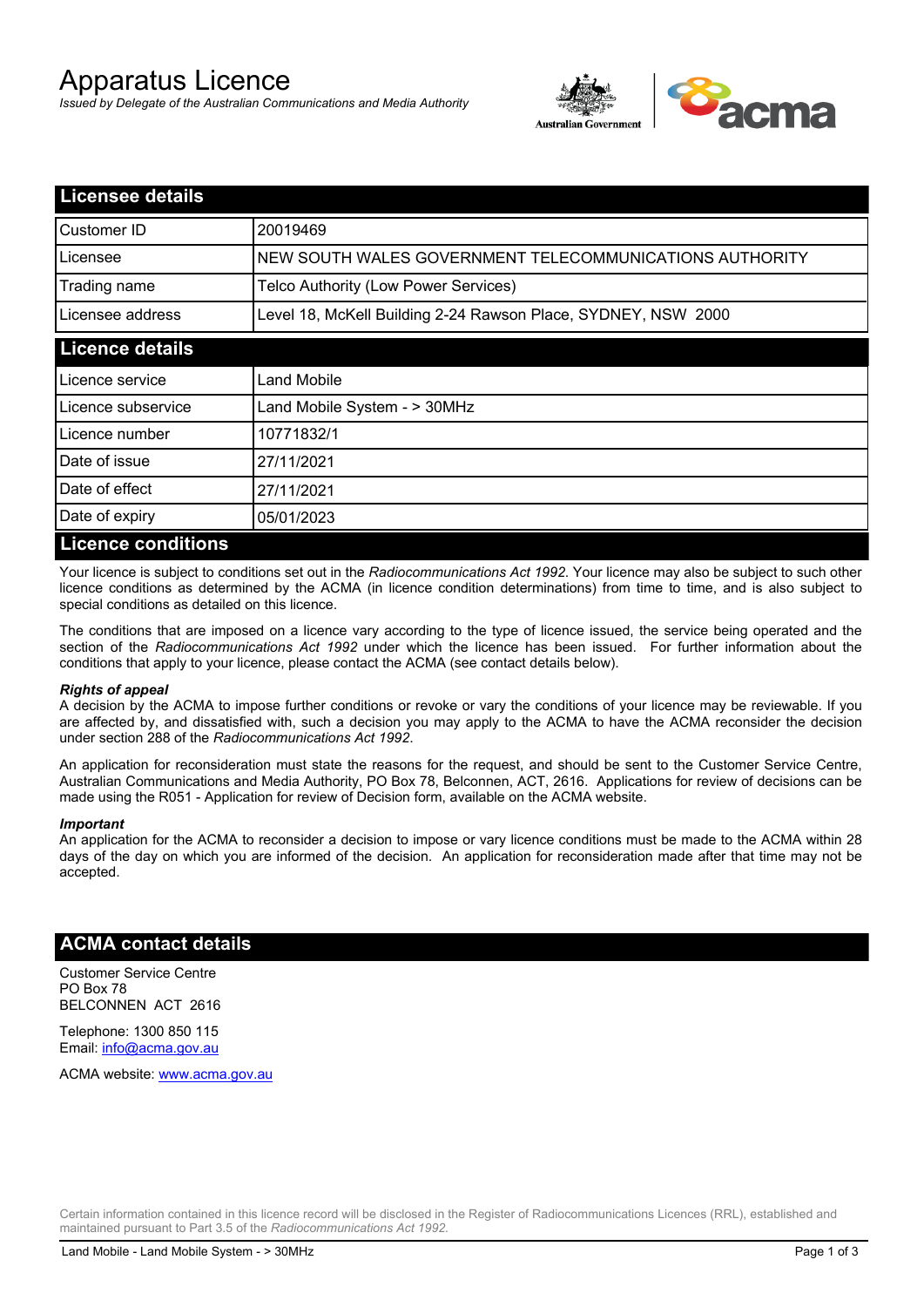# **Advisory Notes applying to licence no.: 10771832/1**

Conditions applicable to the operation of Land Mobile System station(s) authorised under this licence can be found in the Radiocommunications Licence Conditions (Apparatus Licence) Determination and the Radiocommunications Licence Conditions (Land Mobile Licence) Determination. Copies of these determinations are available from the ACMA and from the ACMA home page (www.acma.gov.au).